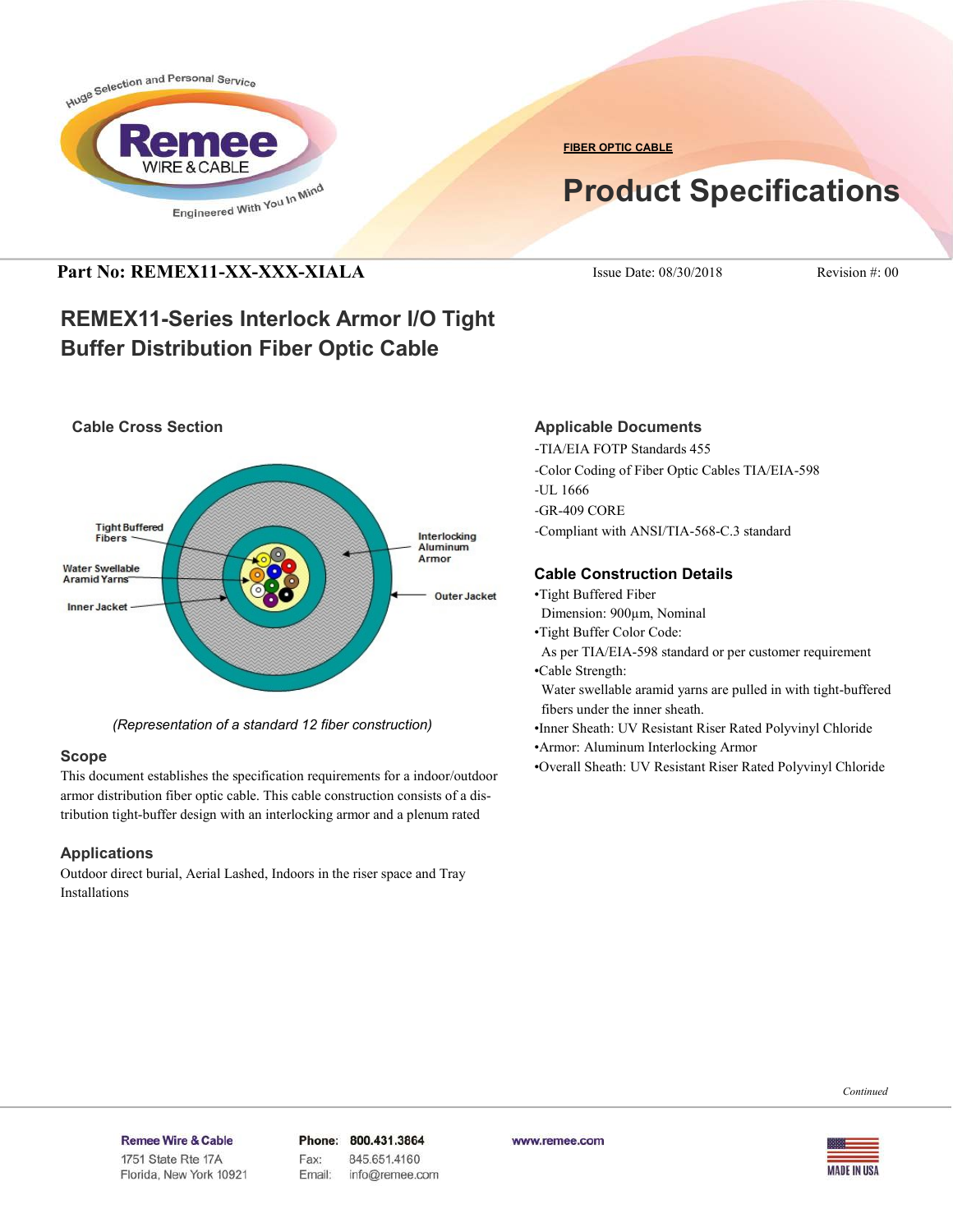

| Remee Products Part<br>Number | Number<br>of Fibers | Cable OD<br>in $(mm)$ | Weight<br>$lb/1000ft$ (kg/km) |
|-------------------------------|---------------------|-----------------------|-------------------------------|
| REMEX11002XXXXIALA            | $\mathcal{D}$       | 0.605(15.4)           | 125 (186)                     |
| REMEX11004XXXXIALA            | $\overline{4}$      | 0.605(15.4)           | 127 (189)                     |
| REMEX11006XXXXIALA            | 6                   | 0.605(15.4)           | 130 (193)                     |
| REMEX11008XXXXIALA            | $\mathbf{8}$        | 0.605(15.4)           | 132 (196)                     |
| REMEX11012XXXXIALA            | 12                  | 0.655(16.6)           | 152 (226)                     |
| REMEX11024XXXXIALA-T          | 24                  | 0.638(16.2)           | 135 (201)                     |

| <b>Jacket Color</b> |              |  |  |  |
|---------------------|--------------|--|--|--|
| Designation         | Color        |  |  |  |
| B                   | <b>Black</b> |  |  |  |
| Y                   | Yellow       |  |  |  |
| Z                   | Orange       |  |  |  |
| A                   | Aqua         |  |  |  |
| M                   | Violet       |  |  |  |

| Maximum Attenuation dB/km<br>Fiber Type $(P/N)$ |        |         |         | Overfill Launch Min<br>Bandwidth<br>(MHz-km) |        | <b>EMBc</b><br>$(MHz-km)$ | Gigabit Ethernet Mini-<br>mum Link Distance<br>(Meters) |        | 10 Gigabit Ethernet<br>Minimum Link Dis-<br>tance (Meters) |        |                          |
|-------------------------------------------------|--------|---------|---------|----------------------------------------------|--------|---------------------------|---------------------------------------------------------|--------|------------------------------------------------------------|--------|--------------------------|
|                                                 | 850 nm | 1300 nm | 1310 nm | 1550 nm                                      | 850 nm | 1300 nm                   |                                                         | 850 nm | 1300 nm                                                    | 850 nm | $1300$ nm                |
| $62.5\mu m$ OM1 1GIG (22J)                      | 3.2    | 1.0     | N/A     | N/A                                          | 200    | 600                       | N/A                                                     | 300    | 550                                                        | 32     | $\overline{a}$           |
| 50um OM2 10GIG (12D)                            | 3.0    | 1.0     | N/A     | N/A                                          | 750    | 500                       | N/A                                                     | 800    | 550                                                        | 150    | $\overline{\phantom{a}}$ |
| 50um OM3 10GIG (12N)                            | 3.0    | 1.0     | N/A     | N/A                                          | 1500   | 500                       | 2000                                                    | 1000   | 550                                                        | 300    | $\overline{\phantom{a}}$ |
| 50um OM4 10GIG (12V)                            | 3.0    | 1.0     | N/A     | N/A                                          | 3500   | 500                       | 4700                                                    | 1040   | 550                                                        | 550    | ٠                        |
| SM OS2 G.652.D (76K)                            | N/A    | N/A     | 0.40    | 0.30                                         | N/A    | N/A                       | N/A                                                     | N/A    | 5000                                                       | N/A    | 10000                    |
| SM OS2 G.652.D (74K)                            | N/A    | N/A     | 0.35    | 0.25                                         | N/A    | N/A                       | N/A                                                     | N/A    | 5000                                                       | N/A    | 10000                    |
| SM OS2 G.652.D/G.657.A1 BIF (76U)*              | N/A    | N/A     | 0.40    | 0.30                                         | N/A    | N/A                       | N/A                                                     | N/A    | 5000                                                       | N/A    | 10000                    |
| SM OS2 G.652.D/G.657.A2, B2 BIF (76F)**         | N/A    | N/A     | 0.40    | 0.30                                         | N/A    | N/A                       | N/A                                                     | N/A    | 5000                                                       | N/A    | 10000                    |

 *\* G.657.A1 (76U) Mandrel Radius of 10mm, 1 turn at 1550nm with an induced attenuation of ≤0.50dB*

 *\*\* G.657.A2,B2 (76F) Mandrel Radius of 7.5mm, 1 turn at 1550nm with an induced attenuation of ≤0.40dB*

 *Please call the factory for all other fiber types*

*Continued*

#### Remee Wire & Cable Issue No.: 05

Florida, New York 10921

Phone: 800.431.3864 Fax: 845.651.4160 info@remee.com Email:

www.remee.com